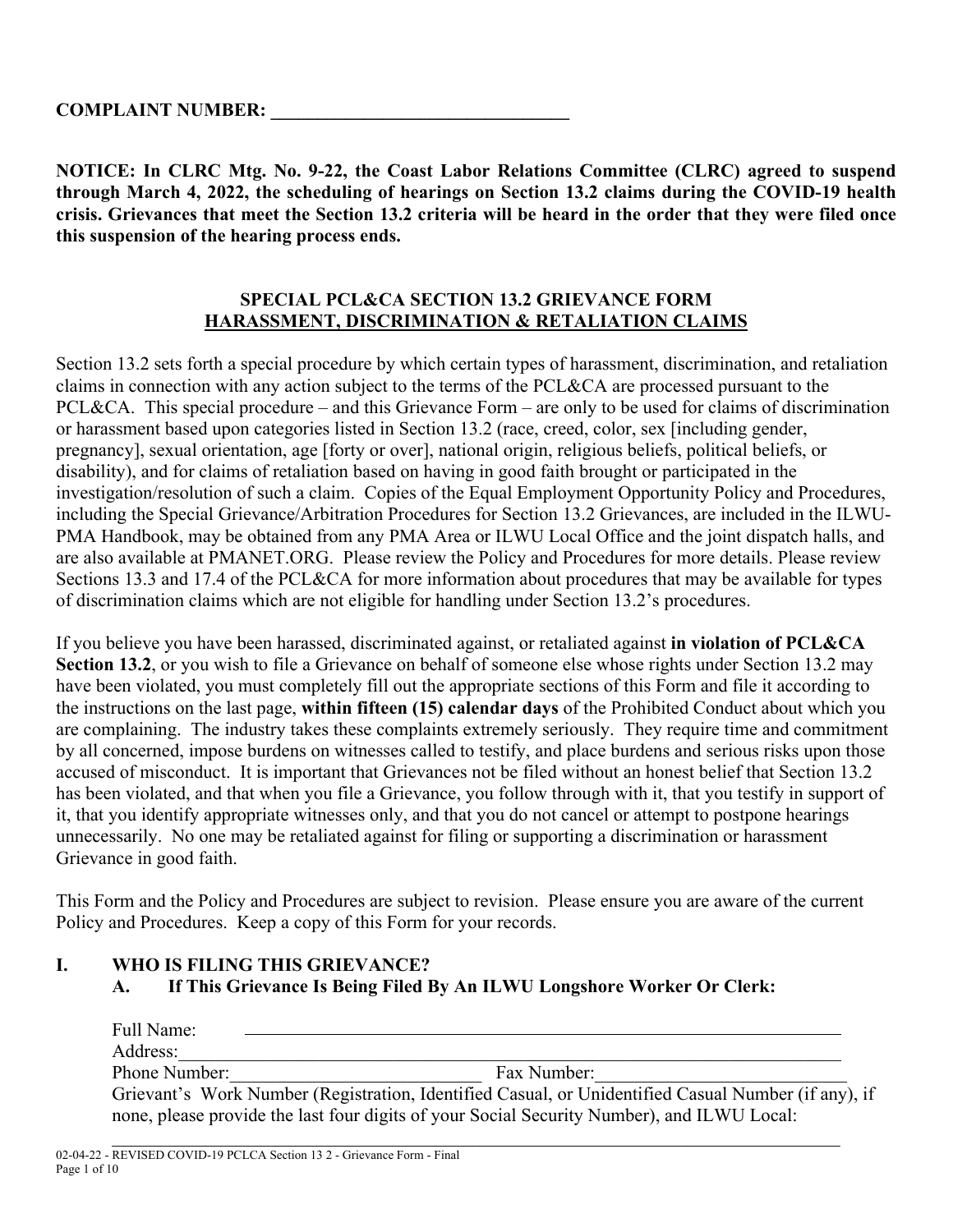You may ask your ILWU Local to appoint an ILWU representative for you or, if you prefer, you may have one registered (Class A or B) longshore worker or clerk assist you. (Please note that the Union is not responsible for the representation provided by representatives who are not appointed by the Union). Please check one:

1. I want my ILWU Local to appoint a representative for me.

2. I will designate a Class A or B worker to represent me.

| If you have already arranged for a representative, write his/her: |             |  |  |
|-------------------------------------------------------------------|-------------|--|--|
| Full Name:                                                        |             |  |  |
| Address:                                                          |             |  |  |
| Phone Number:                                                     | Fax Number: |  |  |
| <b>Registration Number:</b>                                       |             |  |  |

### **B. If This Grievance Is Being Filed By An Employer, The PMA, Or An ILWU Local:**

| Name of Party filing Grievance: |             |  |  |  |
|---------------------------------|-------------|--|--|--|
| Full Name:                      |             |  |  |  |
| Address:                        |             |  |  |  |
| Phone Number:                   | Fax Number: |  |  |  |

Name, address, phone and fax numbers of individual on whose behalf the Grievance is being filed: Full Name:

Address:\_\_\_\_\_\_\_\_\_\_\_\_\_\_\_\_\_\_\_\_\_\_\_\_\_\_\_\_\_\_\_\_\_\_\_\_\_\_\_\_\_\_\_\_\_\_\_\_\_\_\_\_\_\_\_\_\_\_\_\_\_\_\_\_\_\_\_\_\_\_\_\_\_\_

Phone Number: \_\_\_\_\_\_\_\_\_\_\_\_\_\_\_\_\_\_\_\_\_\_\_\_\_\_\_ Fax Number: \_\_\_\_\_\_\_\_\_\_\_\_\_\_\_\_\_\_\_\_\_\_\_\_\_\_\_\_\_

If s/he is an ILWU worker, state Work Number (Registration, Identified Casual, or Unidentified Casual Number (if any), if none, please provide the last four digits of his/her Social Security Number), and ILWU Local:

\_\_\_\_\_\_\_\_\_\_\_\_\_\_\_\_\_\_\_\_\_\_\_\_\_\_\_\_\_\_\_\_\_\_\_\_\_\_\_\_\_\_\_\_\_\_\_\_\_\_\_\_\_\_\_\_\_\_\_\_\_\_\_\_\_\_\_\_\_\_\_\_\_\_\_\_\_\_\_\_\_\_

If s/he is not an ILWU worker, state his/her employer and relationship to the longshore work environment:

**\_\_\_\_\_\_\_\_\_\_\_\_\_\_\_\_\_\_\_\_\_\_\_\_\_\_\_\_\_\_\_\_\_\_\_\_\_\_\_\_\_\_\_\_\_\_\_\_\_\_\_\_\_\_\_\_\_\_\_\_\_\_\_\_\_\_\_\_\_\_\_\_\_\_\_\_\_\_\_\_\_\_**

#### **II. THIS GRIEVANCE ALLEGES:**

Please check as many boxes as apply to this Grievance.

#### **A. Discrimination Or Harassment Based On:**

|  | □ Race: (Yours |  | : the Accused's |  |  |
|--|----------------|--|-----------------|--|--|
|  |                |  |                 |  |  |

 $\Box$  Creed: (Yours  $\boxed{\phantom{123411111}}$ ; the Accused's

□ Color : (Yours ; the Accused's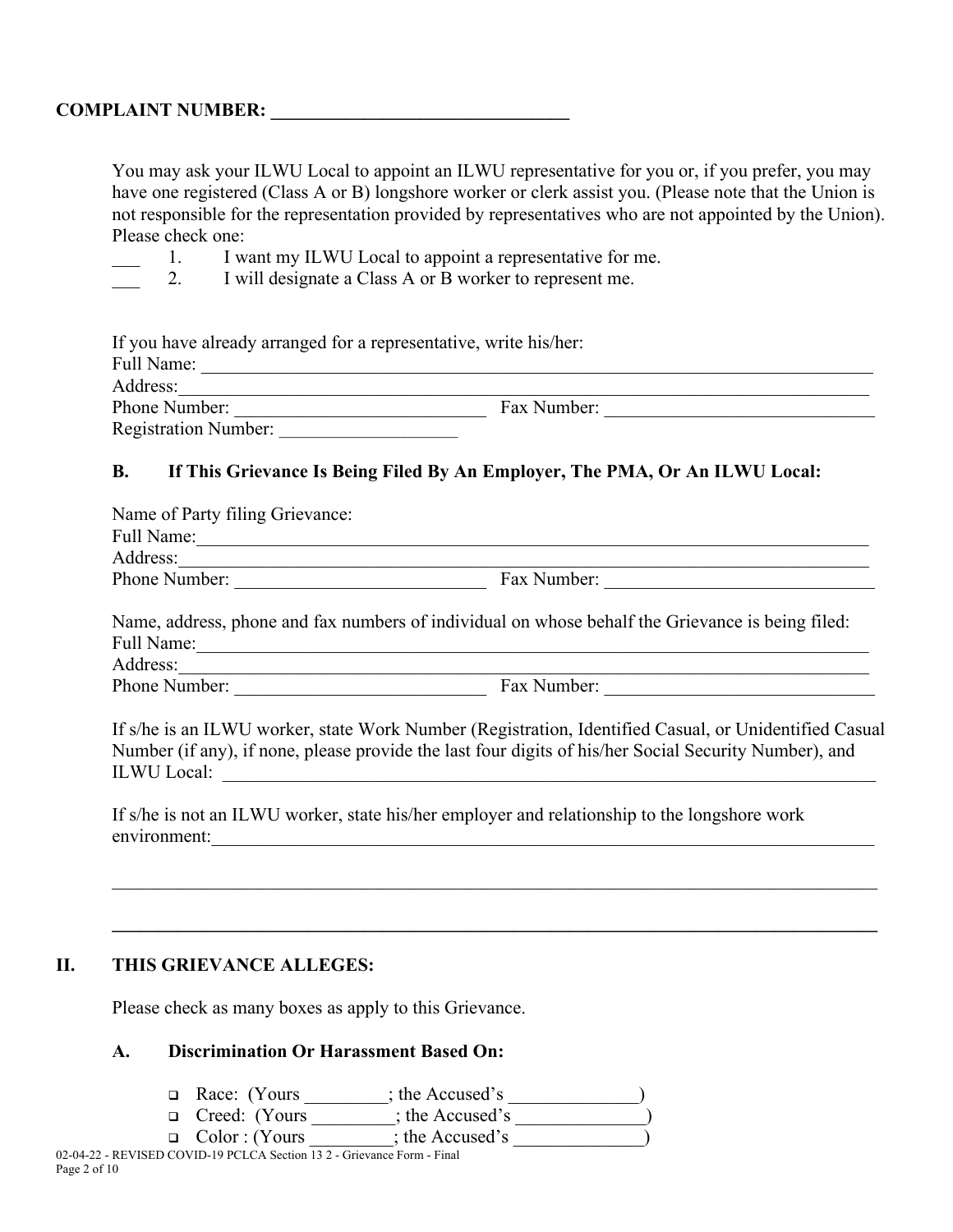- Age (forty or over): (Yours \_\_\_\_\_\_\_\_\_; the Accused's \_\_\_\_\_\_\_\_\_\_\_\_\_\_)
- Sex (including gender, pregnancy): (Yours \_\_\_\_\_\_\_\_\_; the Accused's \_\_\_\_\_\_\_\_\_\_\_\_\_\_)
- Sexual orientation: (Yours \_\_\_\_\_\_\_\_\_; the Accused's \_\_\_\_\_\_\_\_\_\_\_\_\_\_)
- National Origin: (Yours \_\_\_\_\_\_\_\_\_; the Accused's \_\_\_\_\_\_\_\_\_\_\_\_\_\_)
- □ Religious Beliefs: (Yours \_\_\_\_\_\_\_\_; the Accused's \_\_\_\_\_\_\_\_\_\_\_\_\_\_)  $\Box$  Political Beliefs: (Yours  $\overline{\qquad \qquad}$ ; the Accused's  $\overline{\qquad \qquad}$
- Disability: (Yours \_\_\_\_\_\_\_\_\_; the Accused's \_\_\_\_\_\_\_\_\_\_\_\_\_\_)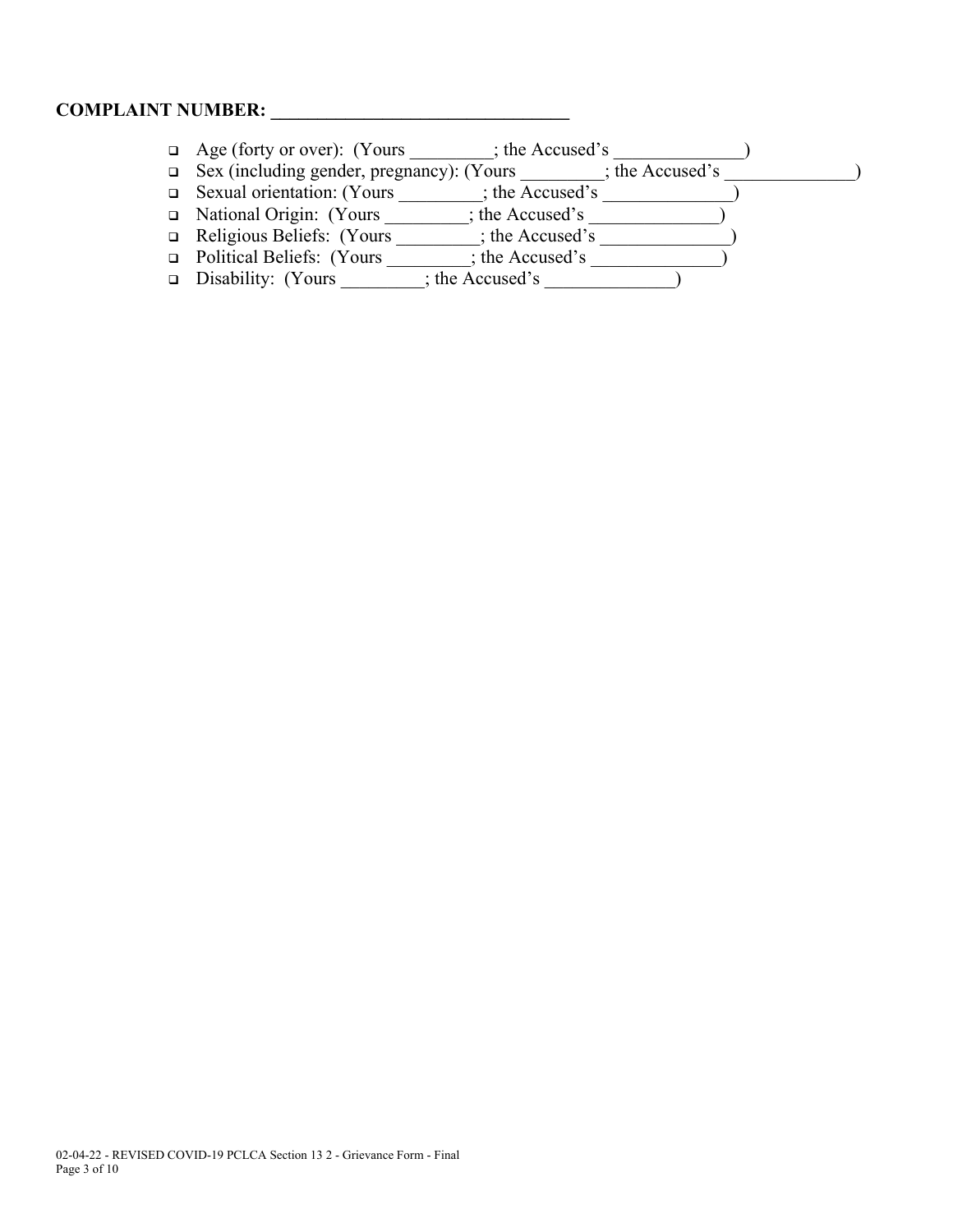### **COMPLAINT NUMBER:**

### **B. Retaliation Related To Filing or Supporting A Prior Discrimination Or Harassment Complaint Based On One Or More Of The Categories Covered By Section 13.2**

If you claim to have been retaliated against with respect to a filing or supporting a prior complaint of discrimination or harassment based upon one or more of the categories covered by Section 13.2, please describe that prior complaint in detail in Section III, identify its basis (was it based on race, creed, color, age [forty or over], sex [including gender, pregnancy], sexual orientation, national origin, religious beliefs, political beliefs, or disability), and your role in it (for example, did you file a grievance, or did you testify in support of a grievance).

# **III. PROVIDE DETAILS OF THE GRIEVANCE**

# **A. Date(s) Of Prohibited Conduct:**

You are required to file this Form **within fifteen (15) calendar days** of the Prohibited Conduct you are complaining about. Complying with this timeline is important to ensure fair treatment of all concerned, and to enable the industry to promptly address problems. The Arbitrator will deny your Grievance if filed late, unless the Arbitrator, in his/her sound discretion, decides to excuse the lateness for good cause. If you are filing this Form late and wish to request a waiver of the deadline from the Arbitrator please explain here in detail why you were unable to comply with the deadline: \_\_\_\_\_\_\_\_\_\_\_\_\_\_\_\_\_\_\_\_\_\_\_\_\_\_\_\_\_\_\_\_\_\_\_\_\_\_\_\_\_\_\_\_\_\_\_\_\_\_\_\_\_\_\_

# **B. Location(s) Of Prohibited Conduct (including Employer and worksite, if applicable):**

**\_\_\_\_\_\_\_\_\_\_\_\_\_\_\_\_\_\_\_\_\_\_\_\_\_\_\_\_\_\_\_\_\_\_\_\_\_\_\_\_\_\_\_\_\_\_\_\_\_\_\_\_\_\_\_\_\_\_\_\_\_\_\_\_\_\_\_\_\_\_\_\_\_\_\_\_\_\_\_\_\_\_\_\_**

**\_\_\_\_\_\_\_\_\_\_\_\_\_\_\_\_\_\_\_\_\_\_\_\_\_\_\_\_\_\_\_\_\_\_\_\_\_\_\_\_\_\_\_\_\_\_\_\_\_\_\_\_\_\_\_\_\_\_\_\_\_\_\_\_\_\_\_\_\_\_\_\_\_\_\_\_\_\_\_\_\_\_\_\_**

**\_\_\_\_\_\_\_\_\_\_\_\_\_\_\_\_\_\_\_\_\_\_\_\_\_\_\_\_\_\_\_\_\_\_\_\_\_\_\_\_\_\_\_\_\_\_\_\_\_\_\_\_\_\_\_\_\_\_\_\_\_\_\_\_\_\_\_\_\_\_\_\_\_\_\_\_\_\_\_\_\_\_\_\_**

 $\mathcal{L}_\mathcal{L} = \{ \mathcal{L}_\mathcal{L} = \{ \mathcal{L}_\mathcal{L} = \{ \mathcal{L}_\mathcal{L} = \{ \mathcal{L}_\mathcal{L} = \{ \mathcal{L}_\mathcal{L} = \{ \mathcal{L}_\mathcal{L} = \{ \mathcal{L}_\mathcal{L} = \{ \mathcal{L}_\mathcal{L} = \{ \mathcal{L}_\mathcal{L} = \{ \mathcal{L}_\mathcal{L} = \{ \mathcal{L}_\mathcal{L} = \{ \mathcal{L}_\mathcal{L} = \{ \mathcal{L}_\mathcal{L} = \{ \mathcal{L}_\mathcal{$ 

 $\mathcal{L}_\mathcal{L} = \{ \mathcal{L}_\mathcal{L} = \{ \mathcal{L}_\mathcal{L} = \{ \mathcal{L}_\mathcal{L} = \{ \mathcal{L}_\mathcal{L} = \{ \mathcal{L}_\mathcal{L} = \{ \mathcal{L}_\mathcal{L} = \{ \mathcal{L}_\mathcal{L} = \{ \mathcal{L}_\mathcal{L} = \{ \mathcal{L}_\mathcal{L} = \{ \mathcal{L}_\mathcal{L} = \{ \mathcal{L}_\mathcal{L} = \{ \mathcal{L}_\mathcal{L} = \{ \mathcal{L}_\mathcal{L} = \{ \mathcal{L}_\mathcal{$ 

### **C. Identify The Accused, Witnesses And Those To Appear At The Hearing**

For each individual listed below include, to the extent you know, his/her full name (please, no nicknames), job title, registration status (and work number, where known), employer, address, phone and fax numbers, and any other contact information you have. If an individual is not an ILWU worker, state his/her employer and relationship to the longshore work environment.

### **1. Who Committed The Prohibited Conduct?**

Full Name:\_\_\_\_\_\_\_\_\_\_\_\_\_\_\_\_\_\_\_\_\_\_\_\_\_\_\_\_\_\_\_\_\_\_ Job Title:

If s/he is an ILWU worker, state Registration Status, Work Number (Registration, Identified Casual, or Unidentified Casual Number, if known), and ILWU Local:

 $\_$  , and the set of the set of the set of the set of the set of the set of the set of the set of the set of the set of the set of the set of the set of the set of the set of the set of the set of the set of the set of th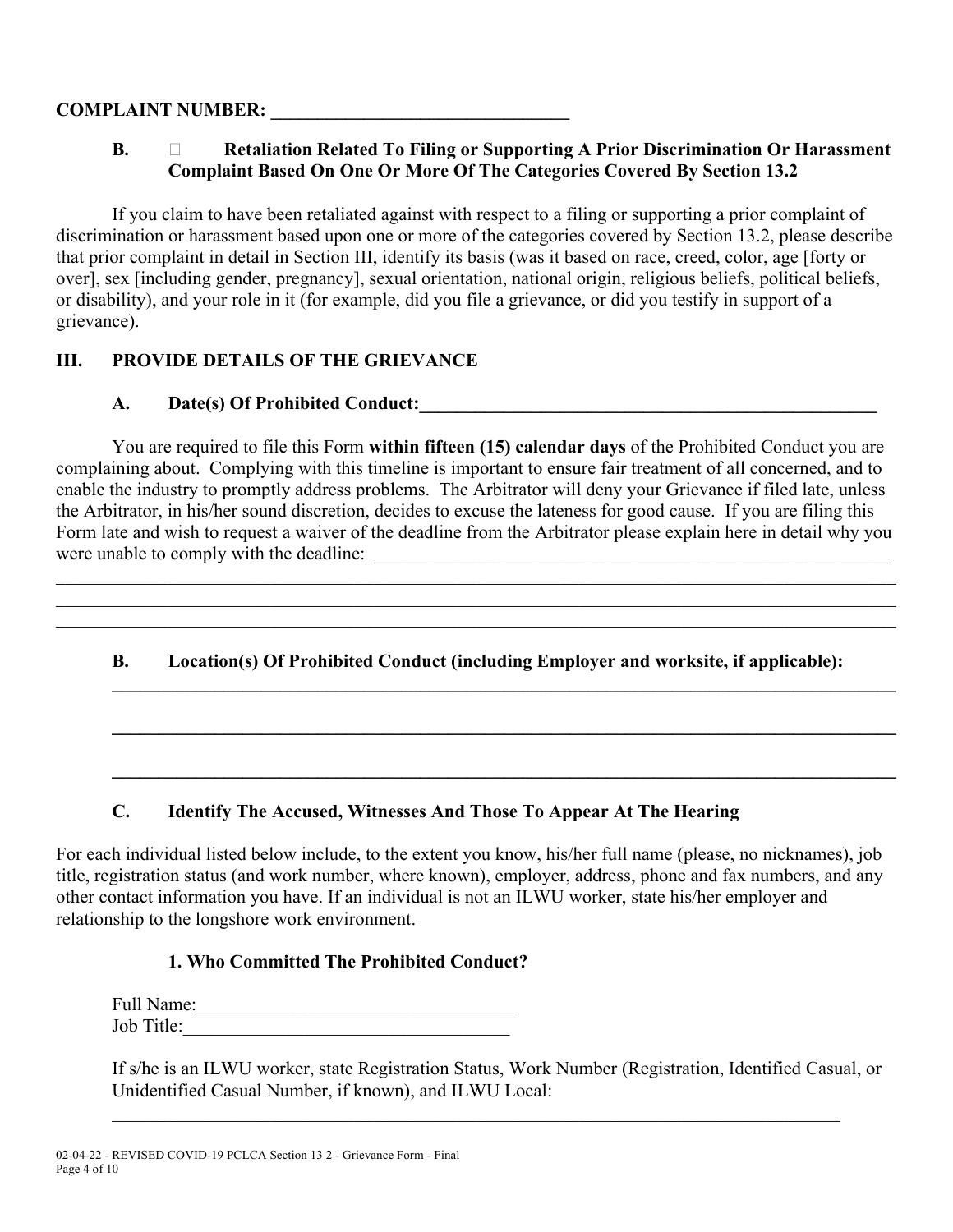### **COMPLAINT NUMBER:**

| If s/he is not an ILWU worker, state his/her employer and relationship to the longshore work |             |  |
|----------------------------------------------------------------------------------------------|-------------|--|
| environment:                                                                                 |             |  |
| Employer:                                                                                    |             |  |
| Address:                                                                                     |             |  |
| Phone Number:                                                                                | Fax Number: |  |
| <b>Other Contact Information:</b>                                                            |             |  |

#### **2. Who Witnessed The Prohibited Conduct (If Anyone)?**

| Full Name:<br><u> Alexandria (Carlo Carlo Carlo Carlo Carlo Carlo Carlo Carlo Carlo Carlo Carlo Carlo Carlo Carlo Carlo Carlo Ca</u> |                                                                                           |  |  |  |
|--------------------------------------------------------------------------------------------------------------------------------------|-------------------------------------------------------------------------------------------|--|--|--|
| Address:                                                                                                                             |                                                                                           |  |  |  |
|                                                                                                                                      |                                                                                           |  |  |  |
|                                                                                                                                      | Other Information:                                                                        |  |  |  |
|                                                                                                                                      |                                                                                           |  |  |  |
|                                                                                                                                      | Work Number (if any):                                                                     |  |  |  |
| Address:                                                                                                                             | the control of the control of the control of the control of the control of the control of |  |  |  |
|                                                                                                                                      |                                                                                           |  |  |  |
|                                                                                                                                      |                                                                                           |  |  |  |
|                                                                                                                                      |                                                                                           |  |  |  |
|                                                                                                                                      | Work Number (if any):                                                                     |  |  |  |
| Address:                                                                                                                             | the control of the control of the control of the control of the control of the control of |  |  |  |
| Phone Number:                                                                                                                        | Fax Number:<br><u> 1989 - Johann Barn, mars and de Brasil</u>                             |  |  |  |
| Other Information:                                                                                                                   | <u> 1980 - Andrea Station, amerikansk politik (d. 1980)</u>                               |  |  |  |
|                                                                                                                                      |                                                                                           |  |  |  |
|                                                                                                                                      |                                                                                           |  |  |  |

If you are aware of other witnesses, please attach additional pages.

### **3. Who Do You Want The Area Arbitrator To Direct To Appear At The Hearing?**

Upon request by the Grievant or the Accused, the Area Arbitrator may direct material witnesses to appear at the hearing, so long as s/he receives the request at least five (5) calendar days before the hearing. Please identify below any material witnesses you want the Area Arbitrator to direct to appear at the hearing. For each individual listed below include, to the extent you know, his/her full name (please, no nicknames), job title, registration status (and work number, where known), employer, address, phone and fax numbers, and any other identifying/contact information you have. If after filing this Form you become aware of other material witnesses you want the Area Arbitrator to direct to attend the hearing, promptly send a written request to the Area Arbitrator, as long as it is at least five (5) calendar days before the hearing.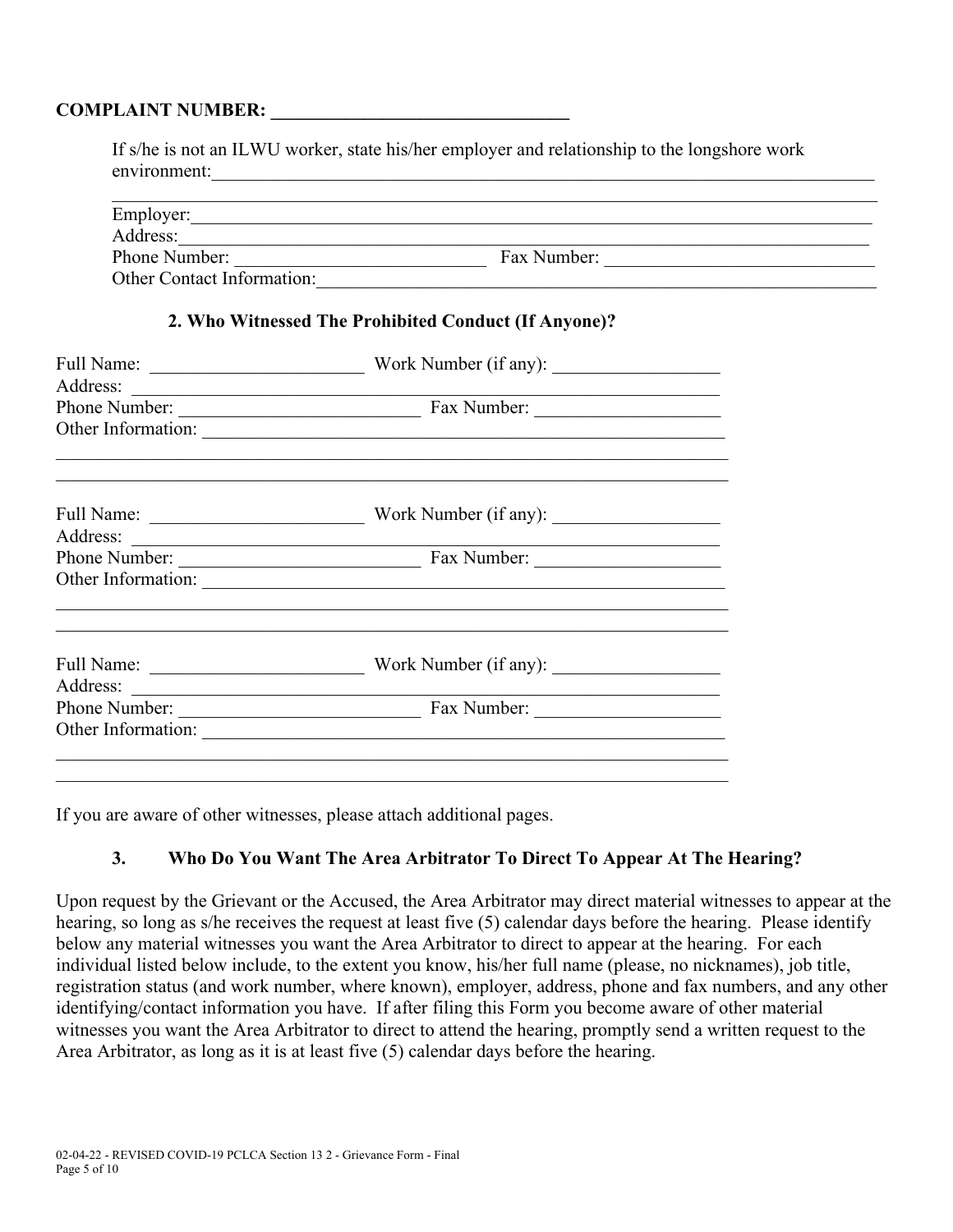| Full Name: Work Number (if any): Work Number (if any): If you already filled in the rest of this person's contact information in response to Item 2, above, you do not |  |
|------------------------------------------------------------------------------------------------------------------------------------------------------------------------|--|
|                                                                                                                                                                        |  |
| need to fill it in again here.                                                                                                                                         |  |
|                                                                                                                                                                        |  |
| Address:<br>Phone Number: Fax Number: Fax Number:                                                                                                                      |  |
|                                                                                                                                                                        |  |
| <u> 1989 - Andrea Santa Andrea Santa Andrea Andrea Santa Andrea Andrea Andrea Andrea Andrea Andrea Andrea Andrea</u>                                                   |  |
| Full Name: Work Number (if any): Work Number (if any): If you already filled in the rest of this person's contact information in response to Item 2, above, you do not |  |
| need to fill it in again here.                                                                                                                                         |  |
|                                                                                                                                                                        |  |
| Address:<br>Phone Number: Fax Number: Fax Number:                                                                                                                      |  |
|                                                                                                                                                                        |  |
|                                                                                                                                                                        |  |
| Full Name: Work Number (if any): Work Number (if any): If you already filled in the rest of this person's contact information in response to Item 2, above, you do not |  |
| need to fill it in again here.                                                                                                                                         |  |
|                                                                                                                                                                        |  |
| Address:<br>Phone Number: <u>Fax Number:</u>                                                                                                                           |  |
|                                                                                                                                                                        |  |
|                                                                                                                                                                        |  |
|                                                                                                                                                                        |  |
|                                                                                                                                                                        |  |

If you wish to request that other witnesses be directed to appear, please attach additional pages.

### **D. Details Of The Grievance:**

Please carefully, completely, and honestly describe the Prohibited Conduct you are complaining about. Include all facts you wish to be considered with respect to your Grievance. Describe why you believe the conduct you are complaining about is discrimination or harassment based on one or more of the categories covered by Section 13.2 (race, creed, color, age [forty or over], sex [including gender, pregnancy], sexual orientation, national origin, religious beliefs, political beliefs, disability). If you claim to have been retaliated against with respect to a filing or supporting a prior complaint of discrimination or harassment based upon one or more of the categories covered by Section 13.2, please describe who was involved in that prior complaint, what it was based on (race, creed, color, age [forty or over], sex [including gender, pregnancy], sexual orientation, national origin, religious beliefs, political beliefs, or disability), and your role in it (for example, did you file a grievance, or did you testify in support of a grievance). Describe how the discrimination, harassment, and/or retaliation occurred (for example, was it physical, verbal, visual, unwelcome romantic or sexual attention, discriminatory dispatch, discriminatory job assignments, discriminatory discipline). If you feel you need to attach additional pages, please do so.

 $\mathcal{L}_\mathcal{L} = \{ \mathcal{L}_\mathcal{L} = \{ \mathcal{L}_\mathcal{L} = \{ \mathcal{L}_\mathcal{L} = \{ \mathcal{L}_\mathcal{L} = \{ \mathcal{L}_\mathcal{L} = \{ \mathcal{L}_\mathcal{L} = \{ \mathcal{L}_\mathcal{L} = \{ \mathcal{L}_\mathcal{L} = \{ \mathcal{L}_\mathcal{L} = \{ \mathcal{L}_\mathcal{L} = \{ \mathcal{L}_\mathcal{L} = \{ \mathcal{L}_\mathcal{L} = \{ \mathcal{L}_\mathcal{L} = \{ \mathcal{L}_\mathcal{$ 

<sup>02-04-22 -</sup> REVISED COVID-19 PCLCA Section 13 2 - Grievance Form - Final Page 6 of 10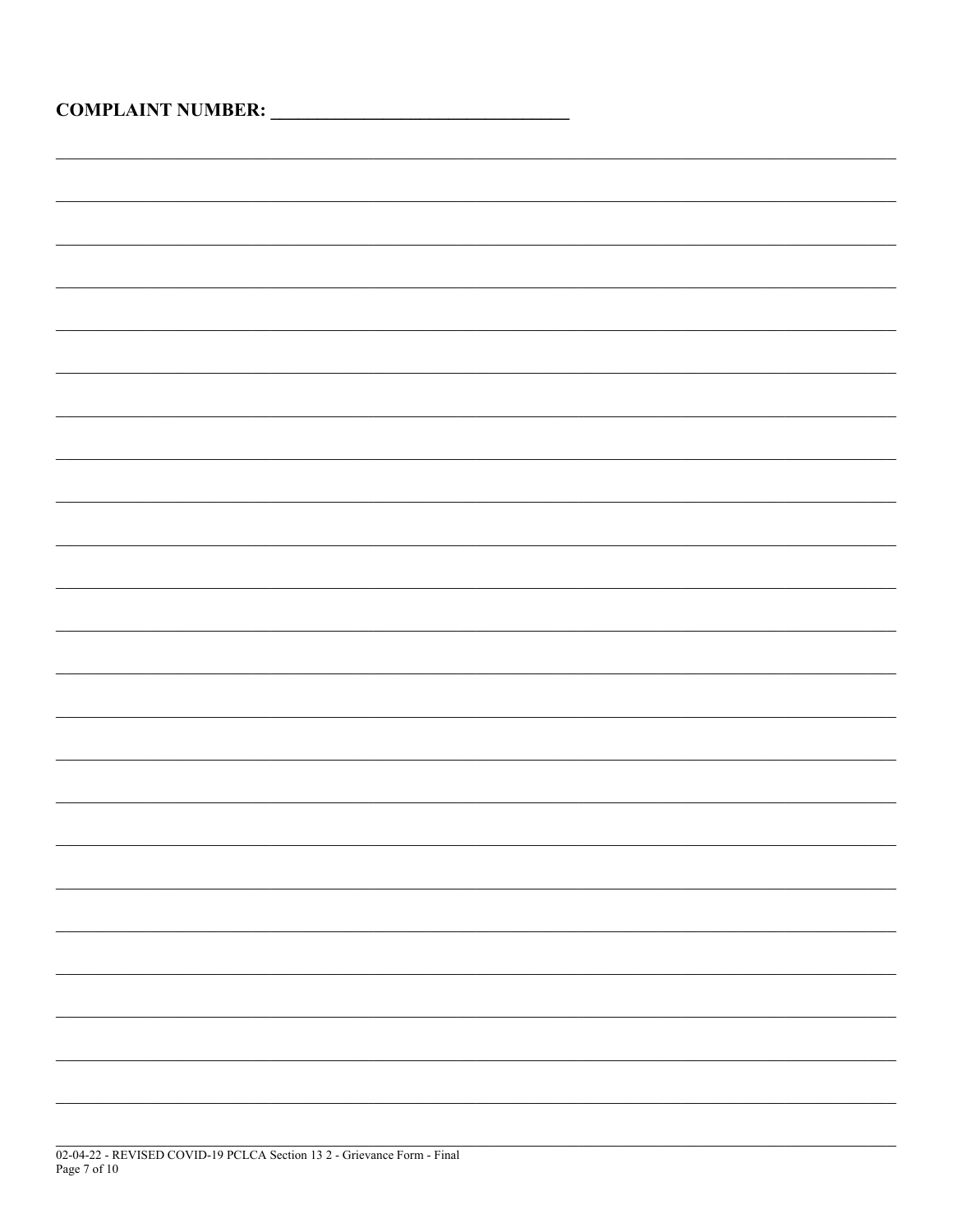**IV. PLEASE SIGN AND DATE:\_\_\_\_\_\_\_\_\_\_\_\_\_\_\_\_\_\_\_\_\_\_\_\_\_\_\_\_\_\_\_\_\_\_\_\_\_\_\_\_\_\_\_\_\_\_\_\_\_\_\_\_\_\_\_\_\_**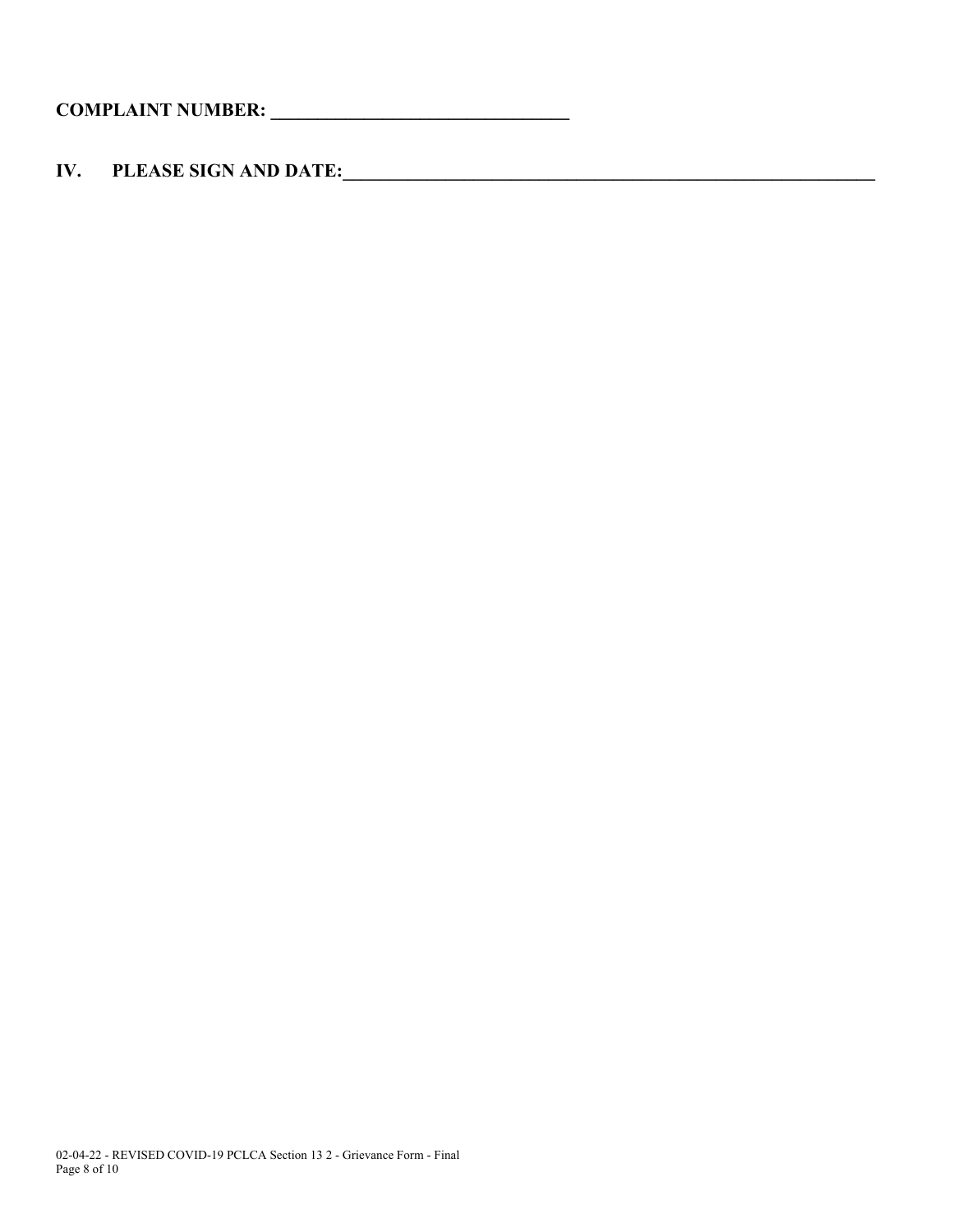### **COMPLAINT NUMBER:**

### **V. HOW TO FILE THIS GRIEVANCE**

Please **immediately** send this completed Form to the Area Arbitrator and the JPLRC where the incident occurred, c/o the PMA office, by facsimile or mail:

#### **Southern California Area**

13.2 Arbitrator and JPLRC, c/o Pacific Maritime Association Attn: Section 13.2 Grievance P.O. Box 21618, Long Beach, CA 90801-4443 Facsimile: 562/684-0155

#### **Northern California Area**

13.2 Arbitrator and JPLRC, c/o Pacific Maritime Association Attn: Section 13.2 Grievance 475 14th Street, Suite 300, Oakland, CA 94612 Facsimile: 510/839-0285

#### **Washington & Puget Sound Area**

13.2 Arbitrator and JPLRC, c/o Pacific Maritime Association Attn: Section 13.2 Grievance P.O. Box 9348, Seattle, WA 98109-0348 Facsimile: 206/298-3469

#### **Oregon Coast & Columbia River Area**

13.2 Arbitrator and JPLRC, c/o Pacific Maritime Association Attn: Section 13.2 Grievance One Main Place, 101 SW Main Street, Suite 330 Portland, OR 97204-3277 Facsimile: 503/827-4049